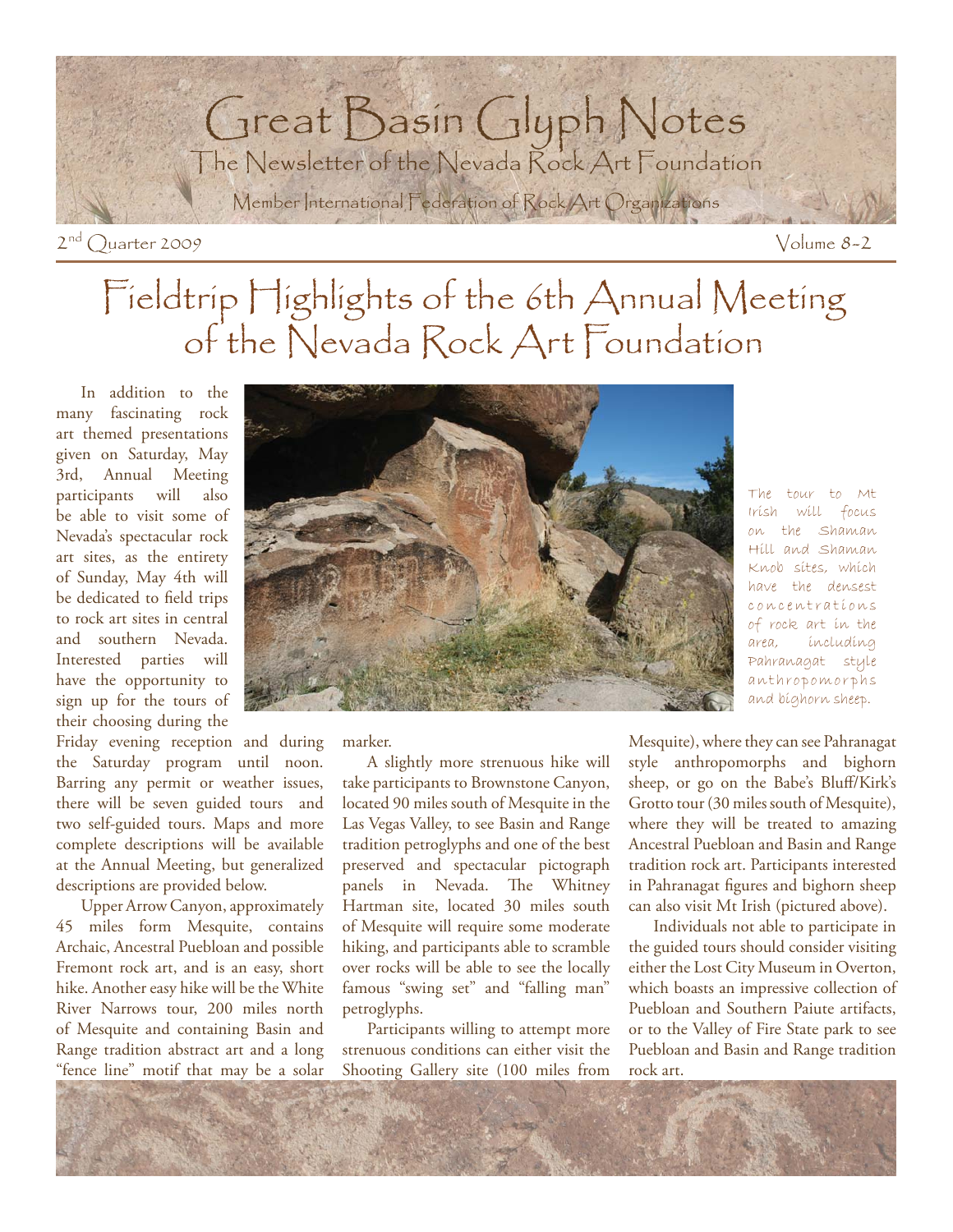# From the Executive Director

 $2 \times$  Volume 8-2

Page 2 Website of the Volume of the Volume of the Volume of the Volume of the Volume

I am pleased to report that NRAF has received the 2009 Helen C Smith Award for Avocational Society Achievement from the Society for California Archaeology. Board President Pat Barker accepted the award at the Annual Meeting of the sca in March. Praising NRAF, the sca noted that NRAF "promotes the protection and public awareness of rock art in Nevada and surrounding areas...and...exemplifies the very best in cooperation and support between the avocational archaeological community and professional archaeologists...". We are honored to be the recipients of this year's award and, as always, the credit goes to our volunteers who continue to set the gold standard for excellence in their efforts on behalf of NRAF.

In other news, the weighty four volume tome "Archaeology in America, an Encyclopedia" edited by Francis P. McManamon, Greenwood Press, Westport, Conn. has just been published. Volume 3 "Southwest and Great Basin/Plateau," has articles in it on Great Basin archaeology, rock art, and early Euro-American exploration and trading by NRAF Board Members Mark Boatwright, Don Fowler, Catherine Fowler, and myself. This is an invaluable reference work for those interested in building their library and learning more about the archaeology and history of the Great Basin; check with the publisher, Greenwood Press, for pricing. Also recently published is the lavishly illustrated, informative and highly readable



Angus Quinlan, Executive Director, NRAF

"The Great Basin: People and Place in Ancient Times," edited by Board Members Catherine Fowler and Don Fowler. This provides a very accessible overview of Great Basin archaeology, prehistoric lifeways, and environmental history and is available at a discount to NRAF members by purchasing through NRAF.

I hope that as many of you as possible are planning on attending nraf's 6th Annual Meeting. As ever, we have a diverse program of topics exploring Nevada rock art, NRAF's accomplishments, and our upcoming projects. The Annual Meeting also provides a venue for NRAF to recognize and celebrate our dedicated volunteers. We have field trips organized to sites in the region that showcase the south's distinctive rock art styles (see page 1 for highlights). I thank all those volunteering behind the scenes to make the Annual Meeting a success—particularly Elaine Holmes, Anne McConnell, and Deb & John Mitchell and look forward to seeing you all in Mesquite.

#### BOARD OF DIRECTORS

**OFFICERS** *President, Pat Barker PhD Past President, Don Fowler PhD Secretary, Darla Garey-Sage PhD Treasurer, Craig King* **DIRECTORS** *Mark Boatwright MA, MEM Th omas J. Hall ESQ Catherine Fowler PhD Dianne Jennings Tina Wener* EXECUTIVE DIRECTOR *Angus R. Quinlan PhD*

### Newsletter News

Check out page 6 in this issue which features a profile of our new development consultant, Janice Barbour, and which also outlines our efforts with development. Also note the continuing feature, Volunteer Profile on Page 3, as well as a new feature, Donor Profile on Page 7.

 We also have included an educational article on rock art of Southeast Nevada, page 4-5, in preparation for our Annual Meeting.

 Members are encouraged to submit story ideas, pictures, or information to editor@nvrockart.org. Praise is welcomed; criticism frowned upon.

**Note that our website and email addresses have changed. We are now www.nvrockart.org and info@nvrockart.org.**

1201 Terminal Way, Suite 215, Reno, NV 89502 775-323-6723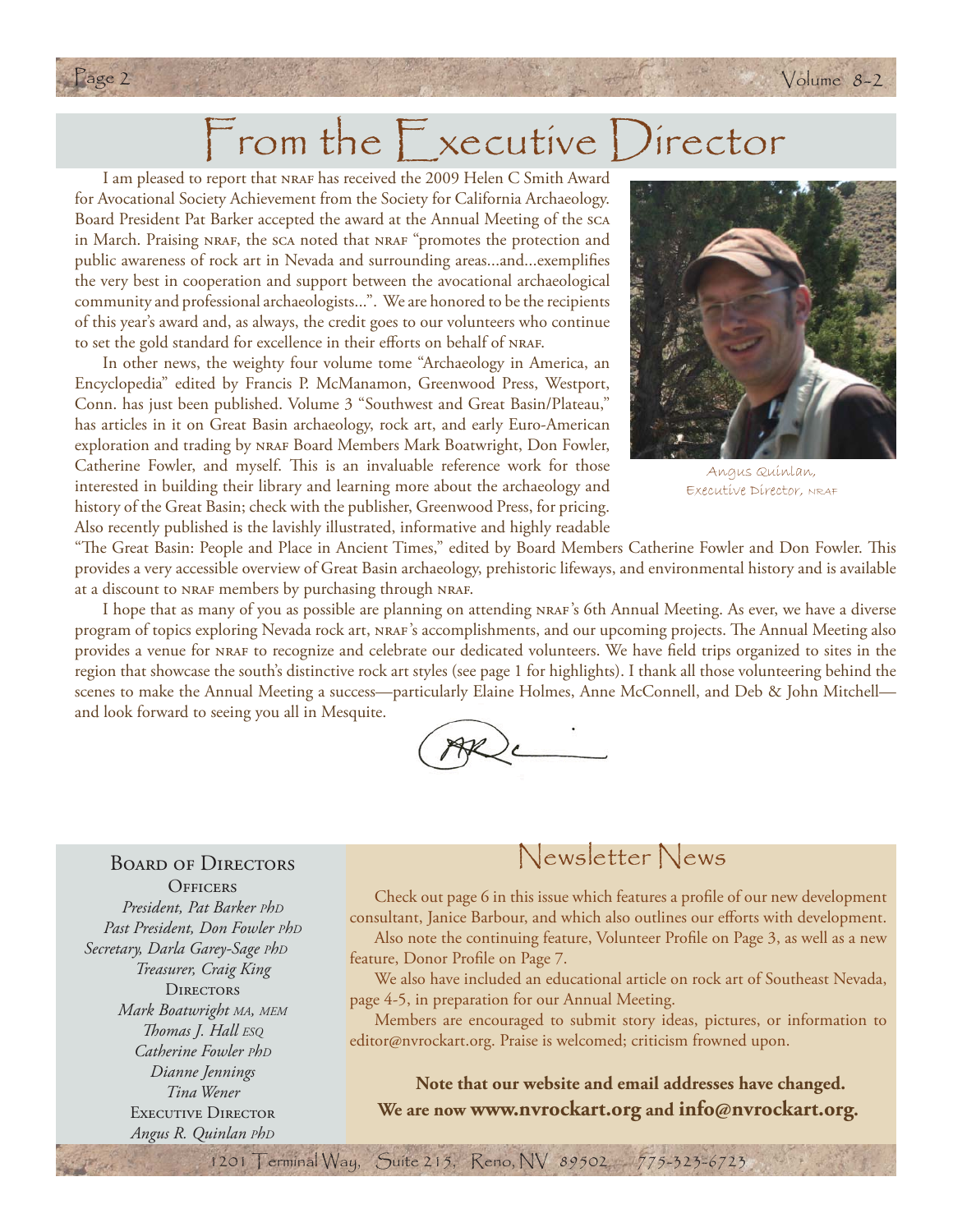

# Field Notes

**Lincoln County Rock Art Inventory Project**—In the fall of 2009 NRAF will start the fieldwork phase of this three year inventory and assessment project. This project seeks to record baseline information to assess the current condition and management needs of known prehistoric rock art sites on public lands managed by the BLM. We are currently identifying the rock art sites to be worked on in the first season of fieldwork, performing the necessary literature searches to support the recordation work, and planning the logistics for this challenging project.

**Post fieldwork Data Processing—** We have volunteer opportunities available for those wishing to support the processing of fieldwork materials and data collected during our site documentation projects. This is an extremely important and timeconsuming part of the documentation process. No site documentation project is finished until the information collected has been analyzed and written into report format, and the field drawings and photographs have been processed for final archiving. Our current focus is on processing field drawings from recent projects into their final archival digital format by transferring drawings made in the field in to an inked format that is then digitized. Every Wednesday and Saturday the Reno office is open from 10 am – 2 pm for volunteers to dropin at a time that is convenient for them. Training is available at these sessions. We will be announcing similar sessions in the Las Vegas area in the near future.



### Volunteer Profile: Jeff Thelen



Jeff Thelen, NRAF volunteer

Jeff was born at the San Diego Naval Hospital on May 18, 1949 and grew up in San Diego, and Marin County California. He attended the University of California, Riverside majoring in Physical Geography. During his junior year Jeff had the opportunity to work on a multidisciplinary archaeology project for seven months in the highlands of Guatemala. Most of his work was an "ethnology" of modern Maya, but he also did site mapping and learned survey techniques. Jeff learned his archaeological ethics here after seeing the damage caused by looters. This is also where he learned the field cooking

techniques that are much appreciated by any volunteer who has been on a field project with Jeff.

As a senior Jeff had the opportunity to work on the Perris Lake Salvage Archaeology Project, doing site mapping and ethno-botany for this project, before heading off to San Diego State University for graduate school. Even before completing his thesis, Jeff was hired by the City of Del Mar and The City of Escondido to write General Plans, and then do EIRS. Once more Jeff was working with archaeologists, but now as a "Land Manager". There were some petroglyphs in southern California, but his interest in rock art wasn't peaked until he started hiking in southern Utah.

Jeff eventually became disillusioned with the planning process and working for the government, and the next stage of his life involved him moving to Sacramento, starting a business, meeting wife Diane, and having children before building a house in Truckee.

Jeff continued to travel to the southwest to satiate his interest in rock

P. O. Box 35892, Las Vegas, NV 89133

art. One morning he saw Alanah on KOLO promoting a Grimes Point/ Hidden Cave tour. He wrote down her number, and dogged her relentlessly at the Nevada State Museum. His persistence made Alanah realize that he was exactly the type of person that the Nevada Rock Art Foundation desperately needed. The day after taking the tour, he and Diane wrote a check for two T-shirts and an annual membership, and Jeff has been an integral part of the Foundation ever since.

### NRAF Contact Information

Dr. Angus Quinlan, Executive Director 775-323-6723, EXT. 12 702-804-6723

Kimberly Hopkinson, Assistant to the Executive Director 775-323-6723, ext. 11 702-804-6723

Fax No. 775-323-6725

info@nvrockart.org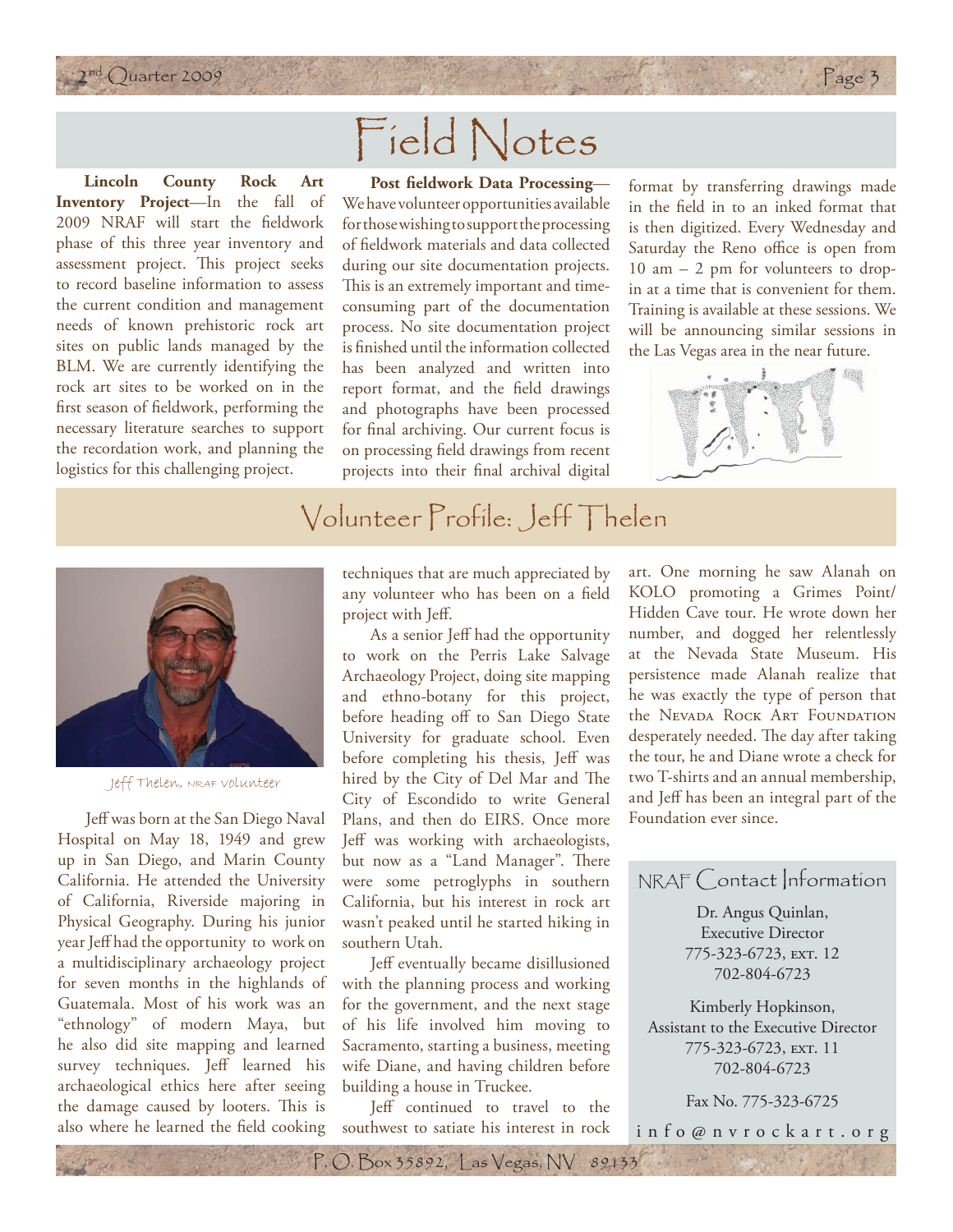### NRAF Education Series: Rock Art Styles of Southeast Nevada

The southeastern region of Nevada hosts a large number of rock art sites as well as great diversity in motifs, both features that make the region remarkable. Distinctive rock art with higher than average numbers of anthropomorphs and bighorn sheep, more realistically and elaborately portrayed than elsewhere in the state, also characterize this area.

What is it that makes this area so culturally distinct? Perhaps it's water. In the alleged words of Mark Twain, whiskey is for drinking, but water is for fighting over. The significance of water to the Desert West is profound, and where we find water, we find higher concentrations of plants and animals, which provide a better living situation for those who inhabit the area.

#### *Occupational History of Southeastern Nevada*

The southeastern portion of Nevada lies outside of the hydrographic Great Basin, meaning that waters do not drain inwardly, but instead are part of the Colorado River drainage. The Virgin River enters Southern Nevada near Mesquite, Nevada, and flows into the Colorado River 40 miles east of Las Vegas. The Muddy River, formerly known as the



Curvilinear and rectilinear design elements on a single boulder

Moapa River, is a short river about sixty miles north of Las Vegas that flows into the Virgin River.

The significance of these rivers for the region is that by AD 300-500, Archaic hunter-forager cultures using the atlatl were replaced by economies that emphasized some reliance on horticulture, sometimes referred to as Puebloan in southern Nevada and the Fremont in southeastern Nevada. The Virgin branch and Sevier Fremont cultural patterns evidence a shift from pure hunting and gathering to a combined economy of cultivation of plants and continued reliance on wild resources. The Virgin pattern shows small village living near streams with associated ceramics, cultivation of plants, and particular stylistic elements in basketry and ceramics. The Sevier Fremont culture leaves no trace of village living in the southeastern Great Basin (villages were found farther north), but there is strong archaeological evidence for the presence of hunting and gathering activities, including the remains of ceramics as well as diagnostic elements of Fremont-style petroglyphs.

#### *Southeastern Rock Art*

#### *Basin and Range Tradition*

Rock art for the region falls predominantly within the Basin and Range tradition, a primarily abstract expression. The Basin and Range tradition of rock art is defined by large areas of open space, repetition of relatively simple geometric shape and a lack of borders and is strongly associated with the Archaic hunter gatherer cultures (approximately 12,000 - 2000 BP) but also has a continued presence in rock art made by later horticultural and Numic cultures. Painted images using similar motifs are also part of the abstract style.

Curvilinear and rectilinear abstract designs are most common and are increasingly considered by researchers as components of the Basin and Range Tradition. Previously considered as distinct styles, rectilinear and curvilinear elements have a wide distribution in time and space that extends far outside the Great Basin culture area. Rectilinear and curvilinear designs appear to have been made for as long as rock art was made in the Great Basin and are strongly associated with rock art made by Archaic hunter-gatherer cultures. However, these abstract design elements are also present in styles associated with Fremont and Puebloan groups, though are not as prominent.

Curvilinear design elements include circular forms, such as circles, concentric circles, connected circles, curvilinear meanders, wavy lines, sinuous lines (or "snakes") and star figures. This style expresses some sense of a 'canvas' in that the shapes tend to fill the area defined by the outline of a single boulder.

Rectilinear styles are characterized by linear motifs and elements organized in linear fashion, such as rows of dots, grids, rectangles, cross-hatching, etc. The curvilinear and rectilinear styles co-occur frequently at sites, do not seem to have discrete chronologies of production, and thus are not separate stylistic groups.

The other major stylistic component of Great Basin rock art is the Scratched style, made by a sharp stone tool to incise lines into stone. It is characterized by dense crosshatching, squares, rectangles, and circles with lines radiating from them. These elements are widely distributed throughout the Great Basin but are rarely the predominant style. Some authors have suggested the association of the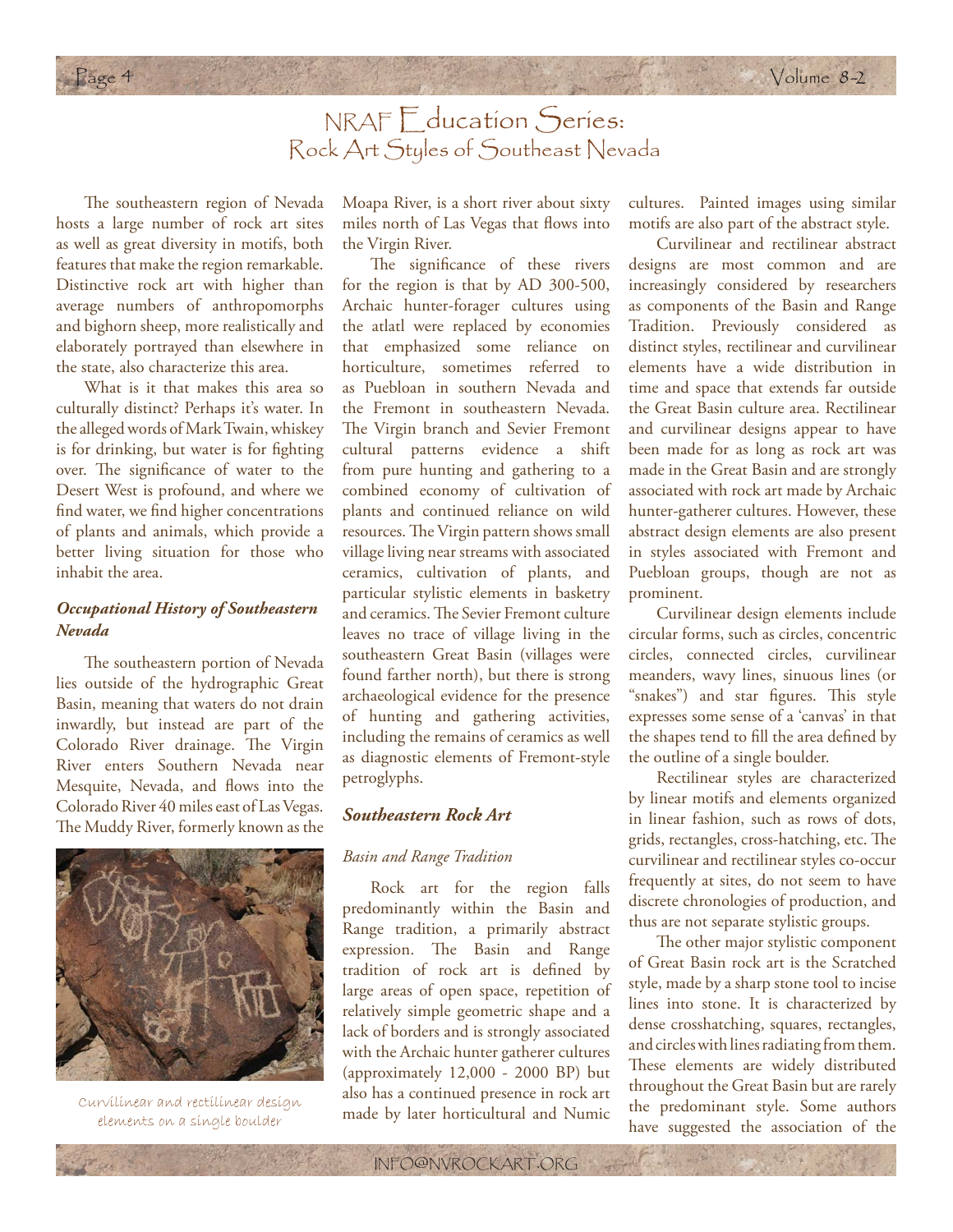### NRAF Education Series: Rock Art Styles of Southeast Nevada, cont.

 $2009$  Page 5

Scratched Style with the spread of Numic cultures, which began approximately two thousand years ago.

In general, anthropomorphic and zoomorphic representations for the region are characterized by stick-figure type humans and naturalistic animals. These representational figures share the same distribution as abstract styles and are perhaps best seen as a highly localized treatment of the universal portrayal of people and animals in rock art.

The southeastern region also features the highest number of rock art sites with historic imagery, such as cowboys and horses. These design elements usually co-occur with Basin and Range tradition rectilinear and curvilinear elements, providing evidence of the long duration of rock art production in the region.

#### *Regional Styles*

Distinctive representational styles in southern and southeastern Nevada and western Utah are marked by motifs associated with the Fremont and Puebloan cultures in the region. Birds, hand and foot prints, and most notably stylized trapezoidal and triangular figures often shown with elaborate headgear,



Historic anthropomorphs (cowboys on horses) and curvilinear elements

horns, or jewelry are highly distinctive motifs in the region, as well as solidly pecked, square-shaped bighorn sheep.

The Pahranagat Style in southeastern Nevada is known for its unusual, stylized anthropomorphic figures identified from the Pahranagat Lake site and sites in the Mount Irish Archaeological District, and found only in the Pahranagat area. This style comprises two anthropomorph types. One is a rectangular figure filled with lines of dots or simple geometric designs and sometimes holding atlatls. The second is a solid-pecked figure, oval or rectangular in shape, with large eyes, and a line protruding from the head; this variant has been suggested to represent disguised hunters. In addition to the distinctive 'hunters,' the Pahranagat style includes representations of mountain sheep and other game in association with ticked lines, which might suggest a game drive.

The Grapevine Canyon style is another distinctive style in the region, and is associated with the Patayan Culture found in the eastern Mojave and concentrated along the drainage of the Colorado River. Abstract elements include rectilinear, symmetrical and geometric forms, and distinctive 'shield' designs (rectangular forms with internal designs). Representational forms include stick-figure anthropomorphs that have fingers and/or toes indicated, and lizard figures. Anthropomorphs with distinct fingers and toes are not restricted to the Grapevine Canyon style, and are found within and beyond the Great Basin.

Painted images fall within the same stylistic categories as pecked images, but have a less frequent expression in the region. Petroglyphs are found on sandstone outcrops, white cliff faces, shelters, and boulders, suggesting both private and public expressions of the art



Pahranagat anthromorph

whereas pictographs are found primarily in shelters.

#### *Meanings and Functions*

The meanings and functions of southern Nevada rock art have provoked much discussion. The most popular explanations include the idea that rock art was made as a form of hunting magic to ensure success in the hunt or increase numbers of game animals and other critical resources; that it was made by shamans to record significant trance experiences; and that rock art was a public symbolic resource that expressed important cultural knowledge.

#### *Suggested Reading:*

of the same

Fowler, Catherine and Don Fowler (editors), 2008, The Great Basin: People and Place in Ancient Times. SAR Press, Santa Fe.

Heizer, Robert and Martin Baumhoff, 1962, Prehistoric Rock Art of Nevada and Eastern California. University of California Press, Berkeley.

Schaafsma, Polly, 1986, Rock Art, in Handbook of American Indians: Vol. 11, Great Basin. Edited by Warren D'Azevedo, pp. 215-226. Smithsonian Institution, Washington, D.C.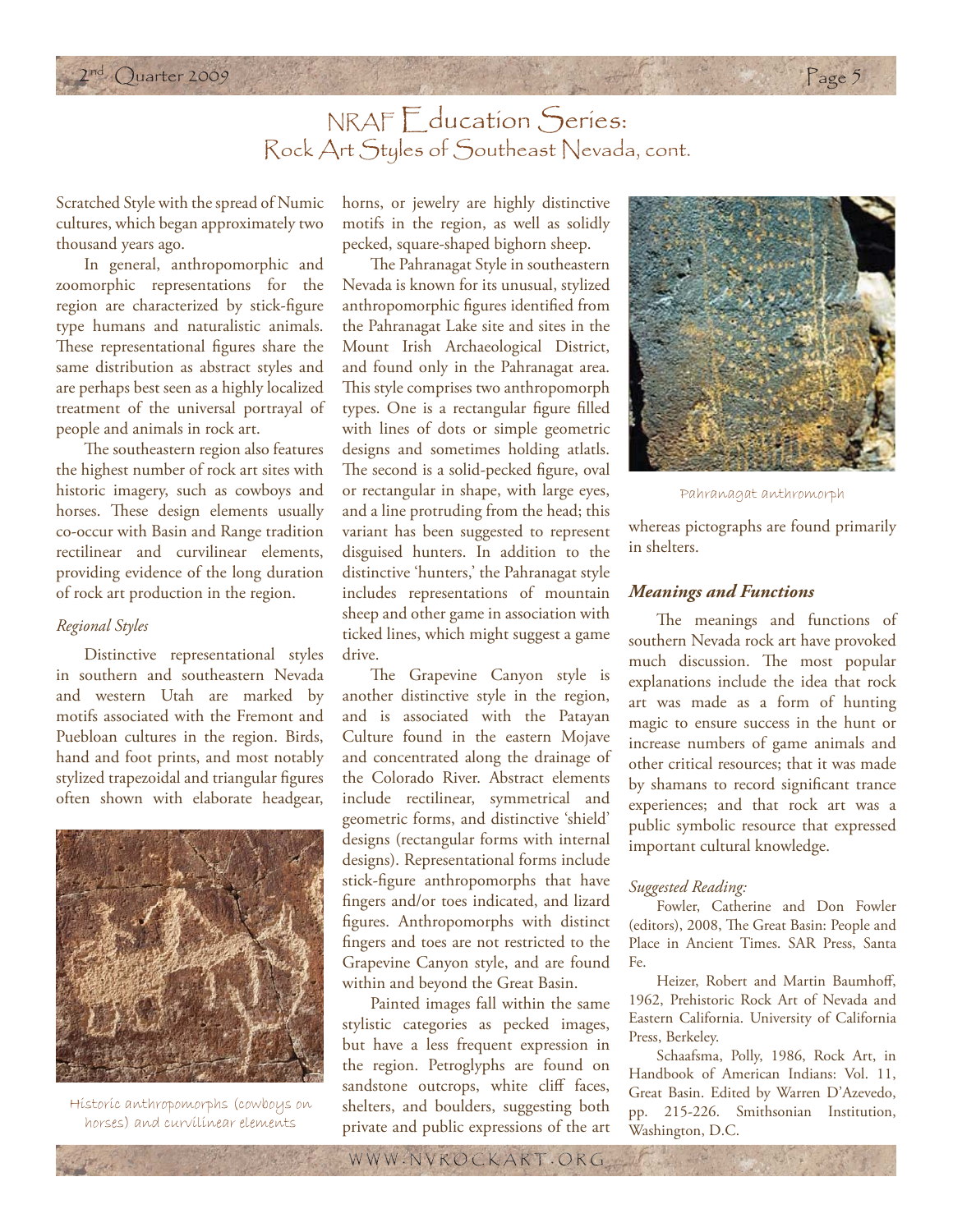## Development News by Janice Barbour



I'm honored and excited to have the opportunity to work with the NEVADA ROCK ART FOUNDATION, its staff, volunteers and members, and for the chance to raise funds for a cause that everyone is enthused about – the NEVADA ROCK ART FOUNDATION. Over the next year, I look forward to expanding our membership base; implementing a Planned Giving program, and introducing a new fundraising program. I'll be asking for your support, feedback and ideas on how we can best raise funds for NRAF.

I'm often asked by my friends and colleagues why I like to raise money. In over 17 years of fundraising my answer to that question has never changed: it's not about asking people for money, it's about getting to know interesting people and connecting to their desire to support the needs of an organization – now that's a great job!

I started in fundraising as the founding director of the Nevada Self-Employment Trust, a microenterprise program that grew statewide in seven years. I refer to those years as my "on-the-job" training. The organization grew rapidly and is still in existence today – we did something right!

I've done grant writing for Washoe Legal Services; served as Director of Development for the National Judicial College, and Director of Corporate & Foundations Relations for Boalt Hall, School of Law, UC Berkeley. As a nonprofit consultant I have the privilege of working with clients such as the Nevada Rock

Art Foundation, the Tahoe Rim Trail Association, Tahoe Mountain Resorts, Truckee Trails Foundation, and the Squaw Valley Institute.

#### **FUNDRAISING PRIORITIES & HOW YOU CAN HELP**

Raising funds for nraf is necessary to make sure that we can continue to record sites and help protect rock art in Nevada. To ensure the success of our efforts, we are asking for everyone's involvement, support and ideas to help us reach our goals. Let's take a look at our current goals and Wish List:

#### **President's priorities**

- 1. Raise an additional \$50,000 a year
- 2. Increase our capacity for field projects which includes developing two full-time staff positions, including someone to help with fundraising
- 3. Double our membership and increase volunteer effort in the field and in the office

#### **Funding Wish List**

- 1. Additional archeology staff for field projects and to write reports
- 2. An office in Las Vegas
- 3. More money for staff which equals more research; more field time; more public education and more published research
- 4. A facility to host a rock art archive and a library  $\psi$  with records

#### **Here's How You Can Help**

- 1. Help us build our membership by referring new members
- 2. Renew your membership, if possible, at higher level
- 3. Host a point of entry event in your home as a way to introduce nraf to your community, friends and family
- 4. Make an annual gift at our end of year appeal
- 5. Refer names to us of people you think might be interested in supporting NRAF and its mission
- 6. Participate in the "preserve a panel" program
- 7. Leave a planned gift to NRAF

If you would like to talk with me about a gift, or share your ideas, please call me at 775-376-3832 or email at jsbarbour@ nvrockart.org. See you at the Annual Meeting in May!

INFO@NVROCKART.ORG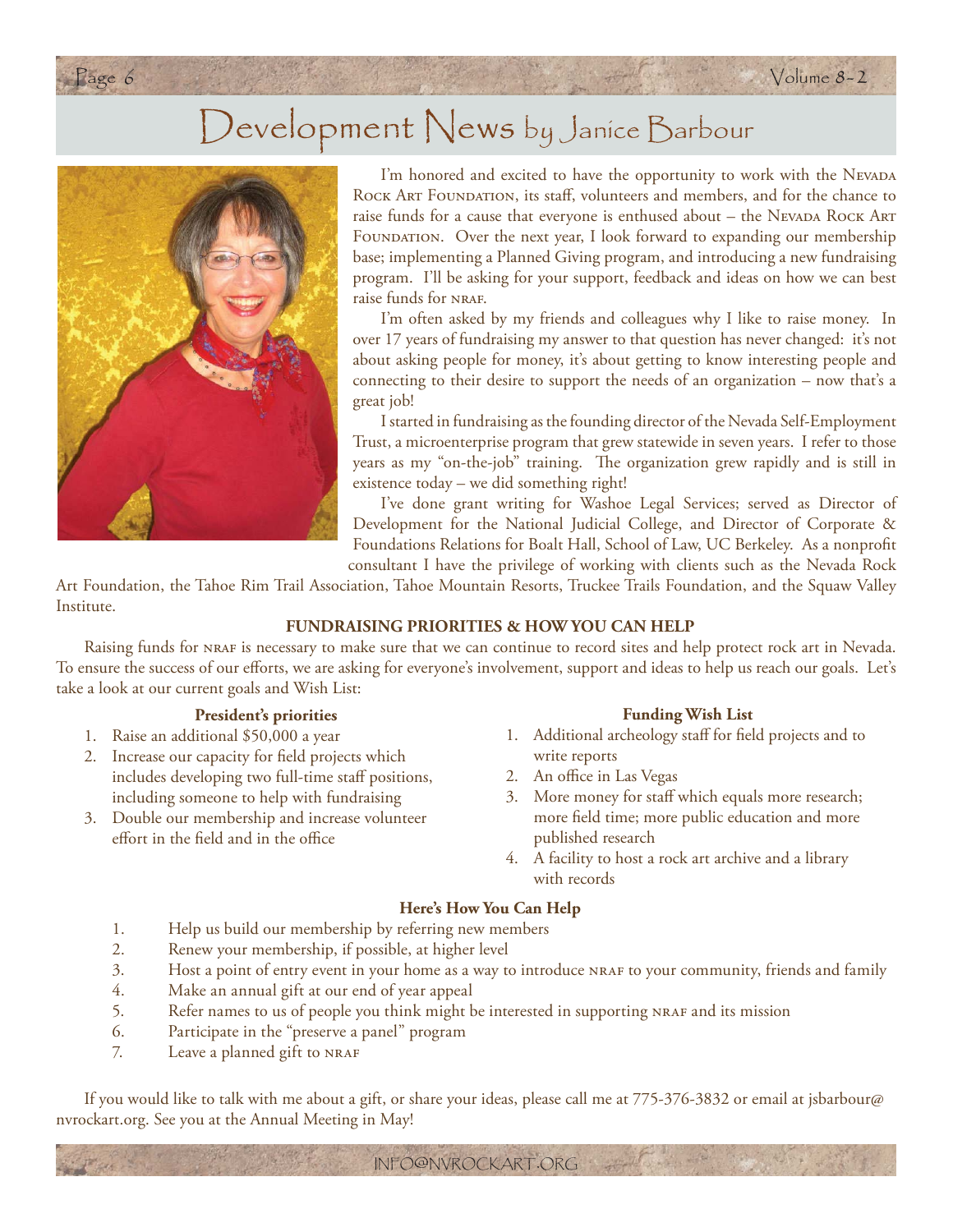

### Donor Profile: Joann J. Jackson, 1934-2008

In memory of his late wife, Joann J. Jackson, NRAF member Bill Jackson has sponsored a panel at Lagomarsino.



Joann grew up in Long Beach, California, and attended the Chouinard Art Institute in Los Angeles in the 1950s. She loved the beach and ocean, but life took her to the Great Basin, where she was graduated from University of Nevada, Reno in 1981. She then earned her master's degree in Foods and Nutrition from the University of Utah. She subsequently trained as a Registered Dietician and worked both in Utah and Nevada. In Reno, she worked for

the Nevada State Women, Infants, and Children Program.

When Joann retired, she turned her focus to gardening, hiking, travel, and once again to artistic endeavors, working with her first love, painting, but also in a variety of media and styles, particularly landscapes of the Sierra and Great Basin. Her work was shown in several galleries and art shows, frequently in the Rockin" Art Shows held at the Artists Co-op of Reno. It was Joann's interest in art that brought her to NRAF, and she and Bill joined the FOUNDATION in 2003. Joann focused her volunteer hours on inking as a natural extension of her artistic talents.

In addition to her artistic work, Joann devoted her time to Nevada Greyhounds Unlimited, an organization that finds homes for retired racing greyhounds. Her own adopted racer was Molly, and Joann and Molly visited local hospitals and nursing homes providing 'pet therapy' to patients as part of the Joann J. Jackson

Paws of Love program.

Joann was also a master gardner with the University of Nevada Cooperative Extension Service. She particularly enjoyed cultivating roses and vegetables, in her own garden.

Page 7

Joann J. Jackson died on October 14th after a lengthy crusade against cancer.



| Membership                                                                                                                                                                                                                     | $\Box$ Spiral (individual) \$25 |  | $\Box$ Big Horn Sheep (family) \$50    | $\Box$ Atlatl \$100                                                                                                                                                                                                                                                                      |                   |
|--------------------------------------------------------------------------------------------------------------------------------------------------------------------------------------------------------------------------------|---------------------------------|--|----------------------------------------|------------------------------------------------------------------------------------------------------------------------------------------------------------------------------------------------------------------------------------------------------------------------------------------|-------------------|
| and                                                                                                                                                                                                                            | $\Box$ Archer \$250–\$500       |  |                                        | $\Box$ Weaver \$501-\$1,000 $\Box$ Sunburst \$1,001-4,999                                                                                                                                                                                                                                |                   |
| Donation Levels                                                                                                                                                                                                                | □ Alanah Woody Dot Circle       |  |                                        |                                                                                                                                                                                                                                                                                          |                   |
| Name and the contract of the contract of the contract of the contract of the contract of the contract of the contract of the contract of the contract of the contract of the contract of the contract of the contract of the c |                                 |  |                                        |                                                                                                                                                                                                                                                                                          | V A D A           |
|                                                                                                                                                                                                                                |                                 |  |                                        |                                                                                                                                                                                                                                                                                          | ROCK ART          |
|                                                                                                                                                                                                                                |                                 |  |                                        |                                                                                                                                                                                                                                                                                          | <b>FOUNDATION</b> |
| $E$ -mail*                                                                                                                                                                                                                     |                                 |  |                                        |                                                                                                                                                                                                                                                                                          |                   |
| events.                                                                                                                                                                                                                        |                                 |  |                                        | *By giving us your e-mail address you agree to receive important updates and news about the Foundation via our Newsflash service. Your<br>e-mail address will not be shared with any other parties and will only be used to provide you with information about the Foundation's upcoming |                   |
|                                                                                                                                                                                                                                |                                 |  | $\Box$ MC $\Box$ VISA (sorry, no AMEX) |                                                                                                                                                                                                                                                                                          |                   |
| I wish to renew by: $\Box$ CHECK                                                                                                                                                                                               |                                 |  |                                        |                                                                                                                                                                                                                                                                                          |                   |

1201 TERMINAL WAY, SUITE 215, RENO, NEVADA 89502 775 323-6723 TEL / 775 323-6725 FAX

PO Box 35892, LAS VEGAS, NEVADA 89133 702 804-6723 TEL

P. O. Box 35892, Las Vegas, NV 89133